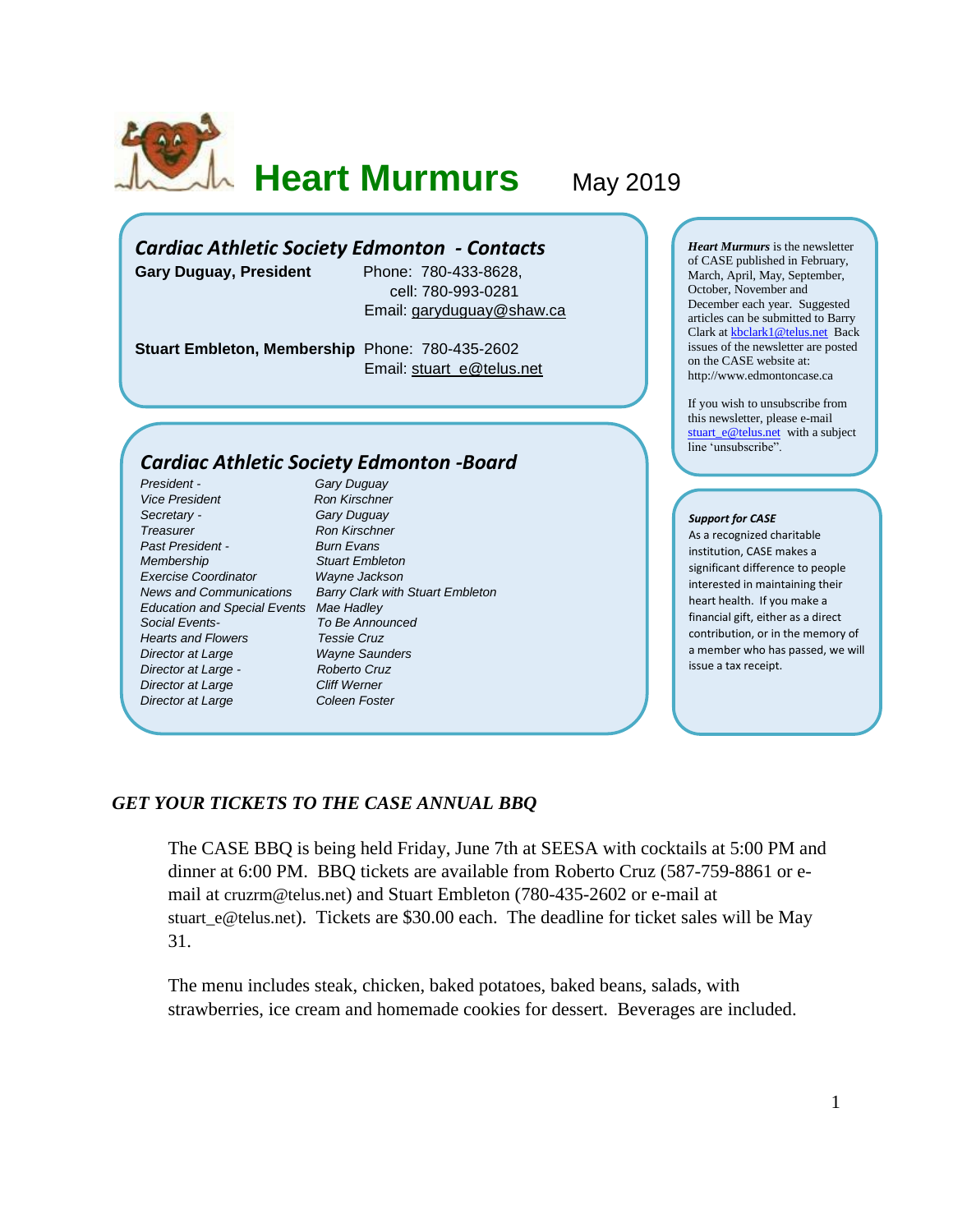We are asking for ten members to provide salads and two or three volunteers to bake the potatoes. The salad providers will be reimbursed \$ 10.00. If you can make a salad, please contact Marilyn Prusko at 780 436 1390. We look forward to seeing you there.

# *NEXT EDUCATIONAL EVENING*

On 7:00 PM, Monday, May 13, 2019, at the TFRC, we will have a speaker discussing how to: *"Live Safely and Longer in your Home."* The use of new technology to improve your safety at home will cover home monitoring, support and response services, GPS monitoring information.

#### Please MARK THE DATES for Future Educational Evenings!

• Mon. Sept. 9, 2019 – All About Cannabis

## *FORE!*

Attention All Golfers! Whether your a seasoned golfer or a beginner, The CASE golf program welcomes you to join us each Wednesday afternoon for an enjoyable round of golf. (Nine holes)

CASE has a weekly Tee time of 12 pm, Wednesdays, at Twin Willows Golf Course, (156 Street just north of 137 Ave). For further information on the program, please contact Wayne Saunders (email: [sharway@telusplanet.net.](mailto:sharway@telusplanet.net) or phone 780-886-1802).

In addition, there is an Annual CASE Golf Tourney as well as the highly popular Ed Abel Memorial Tourney on Wednesday July 10. More information will be coming on this in the summer.

Wayne Jackson leads group walks every 3 or 4 weeks through the summer. It is a great way to get out and enjoy the river valley with friends from CASE. Getting together for snacks or lunch is not unheard of…

# *POWERED BY THE HEART*

For those whose hearts occasionally go off rhythm, pacemakers are, quite literally, life savers. By providing a small electrical jolt at the right moment, they can keep a heart working at the appropriate pace. Their main drawback is that they use batteries. Even the best of them eventually run out of energy, and replacing the batteries requires surgery. Since surgery is generally best avoided, the search has been on for long-lasting power sources. Various options have been explored, including, in the 1970s, plutonium. nuclear-powered pacemakers. These, thankfully, have fallen out of fashion. Today, devices with lithium batteries last between 5 and 15 years. Researchers Zhang Hao and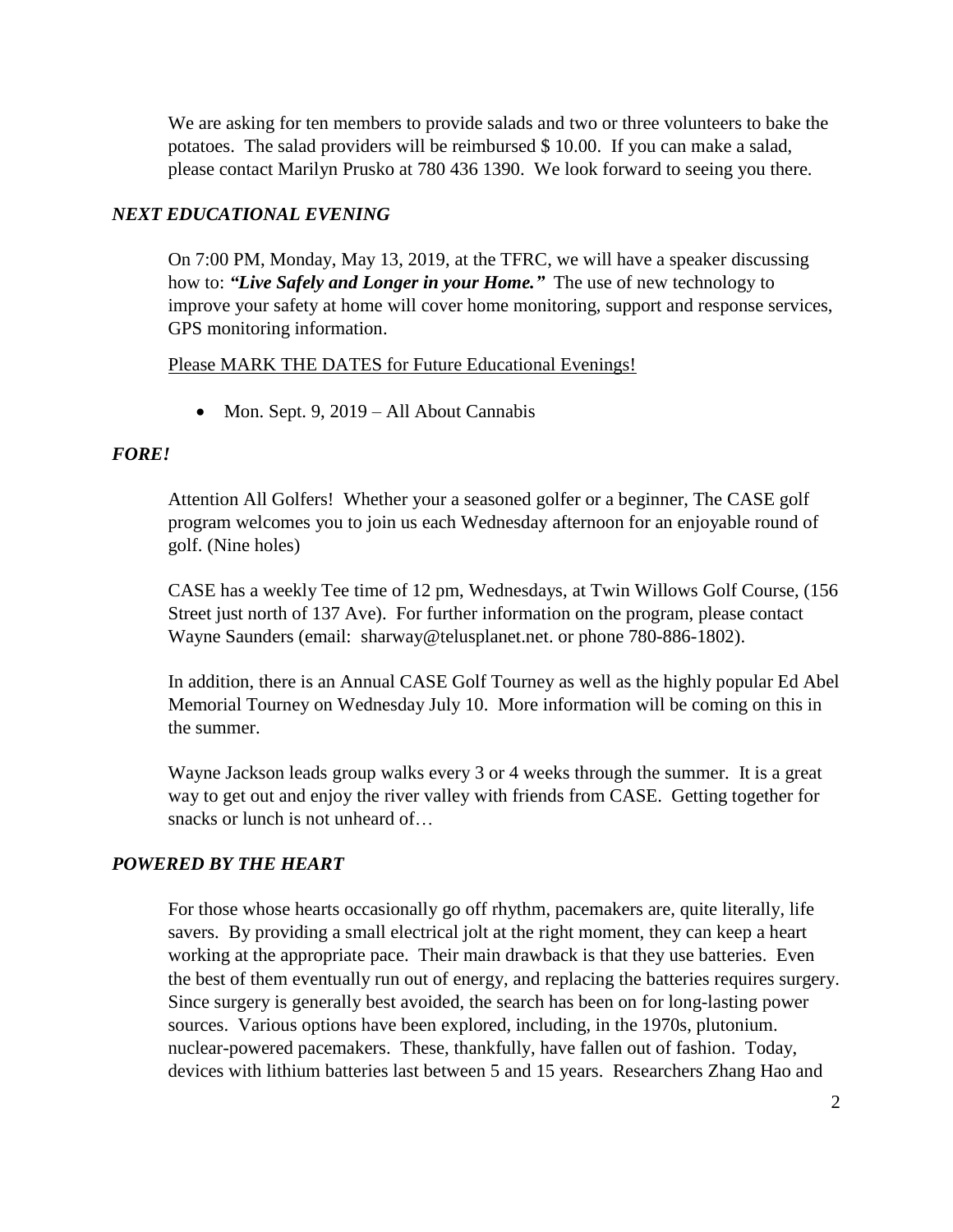Yang Bin of Shanghai sought a way of recharging a pacemaker's battery by scavenging energy from inside the body. They have used the heart muscle itself to power a tiny generator. Previous attempts to use cardiac muscle power to run pacemakers relied on piezo-electric materials. These release electrons when deformed and can be attached to beating hearts so that they are slightly bent with each heartbeat thereby generating electricity. This has worked, but not well enough: the output has rarely exceeded five micro- watts, while most pacemakers require at least ten.

They speculated that they could improve matters by arranging for their piezoelectric composites to be more dramatically deformed. First, they created a small capsule from a sheet of flexible polymer a tenth of a millimeter thick. After compression, this capsule would return to its original shape. They then attached strips of piezoelectric composite to either side of the capsule, attached electrodes to these strips, and covered the strips with a protective layer of silicone. This layout meant that the strips were slightly bent from the beginning and required only a tiny, brief pressure to generate 15 microwatts.

The question was where to put the capsule, either in or on the heart, in order to get a similar effect. A study of cardiac anatomy suggested the pericardial sac, at the organ's base, would be ideal. It would squeeze the capsule tightly as the heart contracted while still keeping a firm grip on it when the heart was relaxed.

To test this idea, the capsule's electrodes were attached to a commercial pacemaker that had had its battery removed, and surgically implanted into a 50kg Yorkshire pig. The capsule generated enough power for the pacemaker to function normally. Whether such an arrangement will pass human trials remains to be seen. But if it does, the days of pacemakers that need battery replacements, with all their associated surgery, may be numbered.

Source: The Economist March 23, 2019

## *STRESS AND YOUR HEART*

More research is needed to determine how stress contributes to heart disease. But stress may affect behaviors and factors that increase heart disease risk: high blood pressure and [cholesterol levels,](https://www.heart.org/en/health-topics/cholesterol) [smoking,](https://www.heart.org/en/healthy-living/healthy-lifestyle/quit-smoking-tobacco) [physical inactivity](https://www.heart.org/en/healthy-living/fitness) and overeating. Some people may choose to drink too much alcohol or smoke cigarettes to "manage" their chronic stress, however these habits can increase blood pressure and may damage artery walls.

And your body's response to stress may be a headache, back strain, or stomach pains. Stress can also zap your energy, wreak havoc on your sleep and make you feel cranky, forgetful and out of control. A stressful situation sets off a chain of events. Your body releases adrenaline, a hormone that temporarily causes your breathing and heart rate to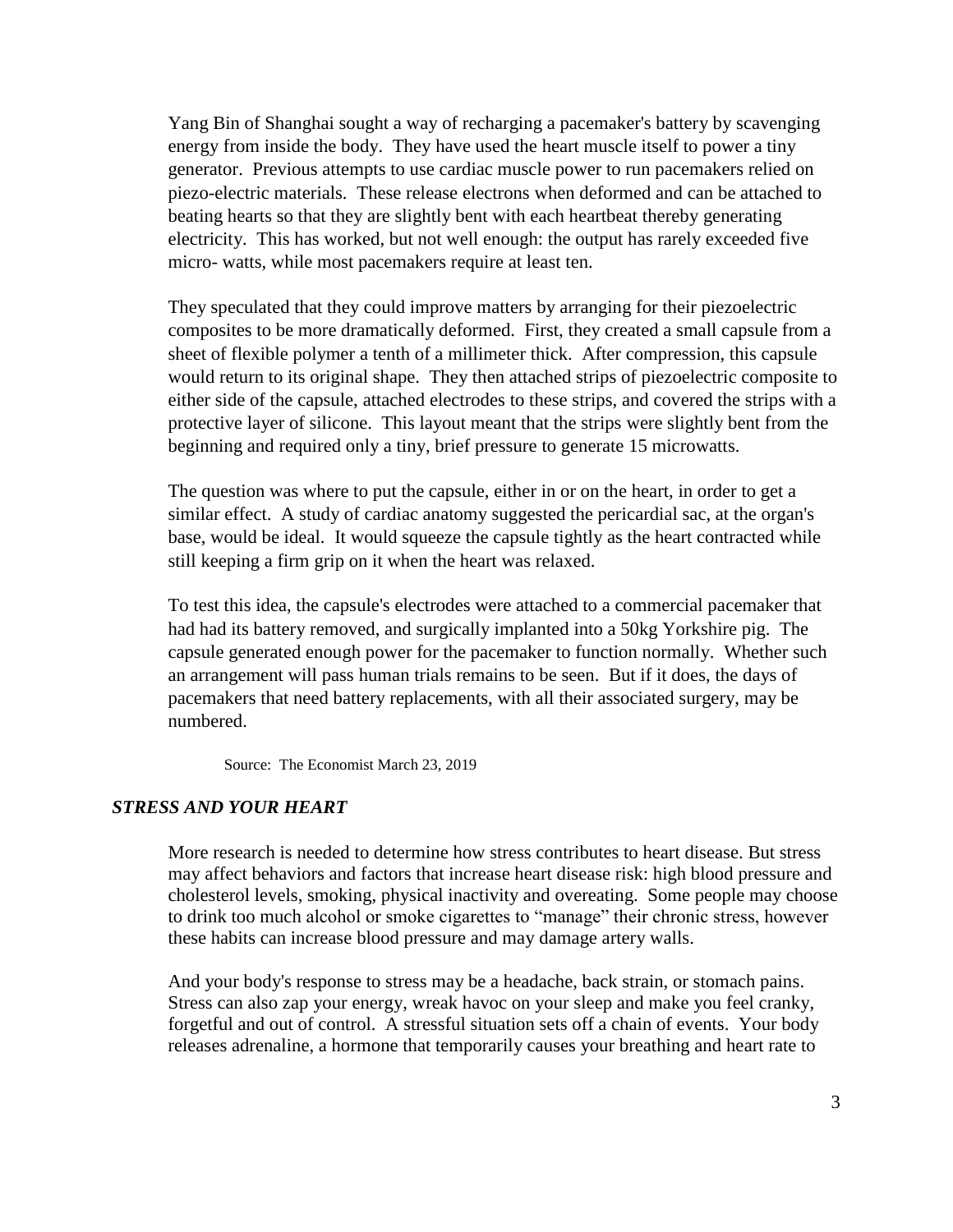speed up and your blood pressure to rise. These reactions prepare you to deal with the situation: the "fight or flight" response.

When stress is constant, your body can remain in high gear off and on for days or weeks at a time. Although the link between stress and heart disease isn't clear, chronic stress may cause some people to drink too much alcohol which can increase your blood pressure and may damage the artery walls.

[Managing stress](https://www.heart.org/en/healthy-living/healthy-lifestyle/stress-management/3-tips-to-manage-stress) is a good idea for your overall health, and researchers are currently studying whether managing stress is effective for heart disease. A few studies have examined how well treatment or therapies work in reducing the effects of stress on cardiovascular disease. Studies using psychosocial therapies – involving both psychological and social aspects – are promising in the prevention of second heart attacks. After a heart attack or stroke, people who feel depressed, anxious or overwhelmed by stress should talk to their doctor or other healthcare professionals.

Exercising, maintaining a positive attitude, not smoking, not drinking too much coffee, enjoying a [healthy diet](https://www.heart.org/en/healthy-living/healthy-eating) and [maintaining a healthy weight](https://www.heart.org/en/healthy-living/healthy-eating/losing-weight) are good ways to deal with stress. .

Medicines are helpful for many things, but usually not for stress. Some people take tranquilizers to calm them down immediately, but it's far better in the long term to learn to manage your stress through relaxation or stress management techniques. Be careful not to confuse stress with anxiety. If you suffer from anxiety, speak with your doctor a treatment or management plan including whether you need medication. Figuring out how stress pushes your buttons is an important step in dealing with it.

Engaging in even one of these following behaviors may mean that you are not dealing with stress as well as you could. Do you tend to:

- eat to calm down?
- speak and eat very fast?
- drink alcohol or smoke?
- rush around but do not get much done?
- work too much?
- procrastinate?
- sleep too little, too much or both?
- slow down?
- try to do too many things at once?

If your stress is nonstop, stress management classes can also help. Look for them at community colleges, rehab programs, in hospitals or by calling a therapist in your community.

Source: https://www.heart.org/en/healthy-living/healthy-lifestyle/stress-management/stress-and-heart-health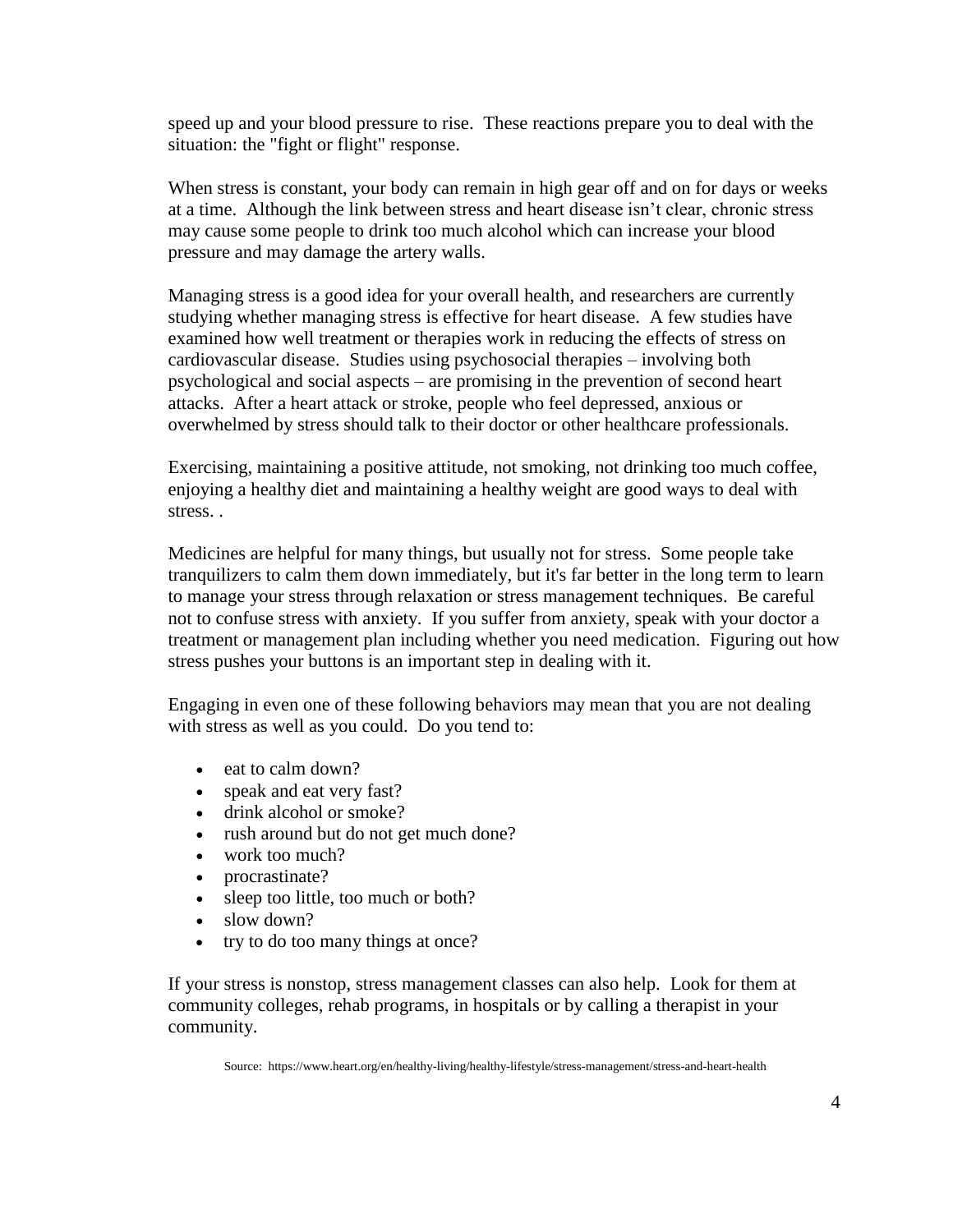|                           |                                                                                                    |                                                                          |                                                                                   | <b>CASE Events Calendar - May 2019</b>                                         |                 |                |
|---------------------------|----------------------------------------------------------------------------------------------------|--------------------------------------------------------------------------|-----------------------------------------------------------------------------------|--------------------------------------------------------------------------------|-----------------|----------------|
| Sunday                    | Monday                                                                                             | Tuesday                                                                  | Wednesday                                                                         | Thursday                                                                       | Friday          | Saturday       |
|                           |                                                                                                    |                                                                          | Golf<br><b>Weather Permitting</b><br>Twin Willows Golf Club<br>Noon Tee-Off       | <b>Exercise Program</b><br>Volleyball 3:45<br>Aerobic/Stretch 4:45             | 3               | $\overline{4}$ |
|                           | 6                                                                                                  | <b>Exercise Program</b><br>Volleyball 3:45<br>Aerobic/Stretch 4:45       | 8<br>Golf<br><b>Weather Permitting</b><br>Twin Willows Golf Club<br>Noon Tee-Off  | $\Omega$<br><b>Exercise Program</b><br>Volleyball 3:45<br>Aerobic/Stretch 4:45 | 10 <sup>2</sup> | 11             |
| 12<br><b>Mother's Day</b> | 13 <sup>1</sup><br>Living Safely and<br>Longer at Home<br><b>Education Evening</b><br>TFRC 7:00 PM | 14<br><b>Exercise Program</b><br>Volleyball 3:45<br>Aerobic/Stretch 4:45 | 15<br>Golf<br><b>Weather Permitting</b><br>Twin Willows Golf Club<br>Noon Tee-Off | 16<br><b>Exercise Program</b><br>Volleyball 3:45<br>Aerobic/Stretch 4:45       | 17              | 18             |
| 19                        | <b>Victoria Day</b>                                                                                | 21<br><b>Exercise Program</b><br>Volleyball 3:45<br>Aerobic/Stretch 4:45 | 22<br><b>Social Breakfast</b><br>9:00 AM SEESA<br><b>Golf Noon Tee off.</b>       | 23<br><b>Exercise Program</b><br>Volleyball 3:45<br>Aerobic/Stretch 4:45       | 24              | 25             |
| 26                        | 27<br><b>Board Meeting</b><br><b>Bonnie Doon</b><br>9 a.m.                                         | 28<br><b>Exercise Program</b><br>Volleyball 3:45<br>Aerobic/Stretch 4:45 | 29<br>Golf<br><b>Weather Permitting</b><br>Twin Willows Golf Club<br>Noon Tee-Off | 30<br><b>Exercise Program</b><br>Volleyball 3:45<br>Aerobic/Stretch 4:45       | 31              |                |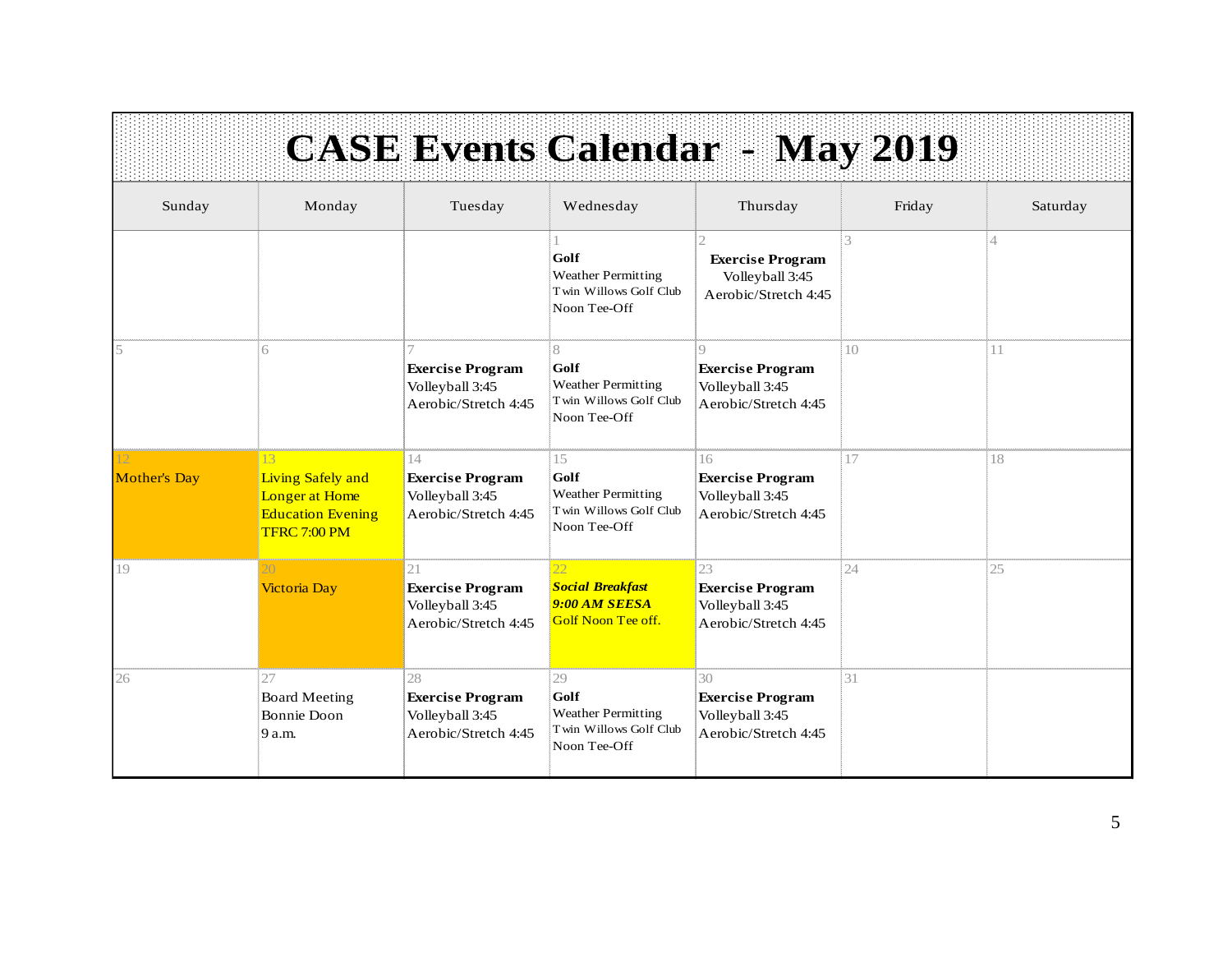|                           |        |                                                                          | <b>CASE Events Calendar - June 2019</b>                                                                |                                                                          |                                                                  |          |
|---------------------------|--------|--------------------------------------------------------------------------|--------------------------------------------------------------------------------------------------------|--------------------------------------------------------------------------|------------------------------------------------------------------|----------|
| Sunday                    | Monday | Tuesday                                                                  | Wednesday                                                                                              | Thursday                                                                 | Friday                                                           | Saturday |
|                           |        |                                                                          |                                                                                                        |                                                                          |                                                                  | 1        |
| $\overline{2}$            | 3      | <b>Exercise Program</b><br>Volleyball 3:45<br>Aerobic/Stretch 4:45       | 5<br>Golf<br><b>Weather Permitting</b><br>Twin Willows Golf Club<br>Noon Tee-Off                       | 6<br><b>Exercise Program</b><br>Volleyball 3:45<br>Aerobic/Stretch 4:45  | <b>CASE Annual</b><br><b>Barbecue</b><br>5:00 PM<br><b>SEESA</b> | 8        |
| $\circ$                   | 10     | 11<br><b>Exercise Program</b><br>Volleyball 3:45<br>Aerobic/Stretch 4:45 | 12<br>Golf<br><b>Weather Permitting</b><br>Twin Willows Golf Club<br>Noon Tee-Off                      | 13<br><b>Exercise Program</b><br>Volleyball 3:45<br>Aerobic/Stretch 4:45 | 14                                                               | 15       |
| 16<br><b>Father's Day</b> | 17     | 18<br><b>Exercise Program</b><br>Volleyball 3:45<br>Aerobic/Stretch 4:45 | 19<br>Golf<br><b>Weather Permitting</b><br>Twin Willows Golf Club<br>Noon Tee-Off                      | 20<br><b>Exercise Program</b><br>Volleyball 3:45<br>Aerobic/Stretch 4:45 | 21                                                               | 22       |
| 23                        | 24     | 25<br><b>Exercise Program</b><br>Volleyball 3:45<br>Aerobic/Stretch 4:45 | 26<br><b>Golf, Weather Permitting</b><br>Twin Willows Golf Club<br>Noon Tee-Off<br>Soc Bkfst SEESA 9am | 27<br><b>Exercise Program</b><br>Volleyball 3:45<br>Aerobic/Stretch 4:45 | 28                                                               | 29       |
| 30                        |        |                                                                          |                                                                                                        |                                                                          |                                                                  |          |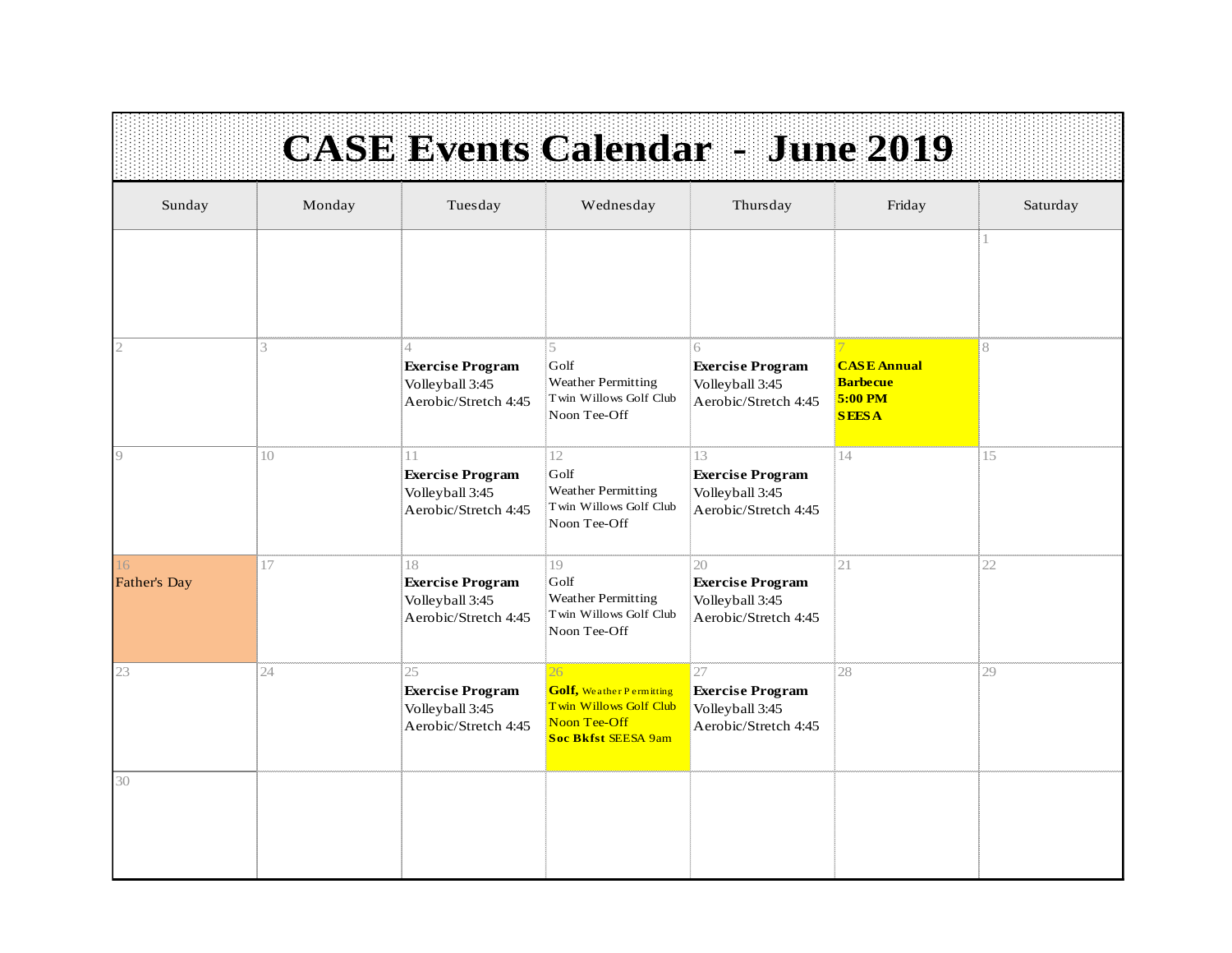| <b>CASE Events Calendar - July 2019</b> |                    |                                                                          |                                                                                                                             |                                                                          |        |          |  |
|-----------------------------------------|--------------------|--------------------------------------------------------------------------|-----------------------------------------------------------------------------------------------------------------------------|--------------------------------------------------------------------------|--------|----------|--|
| Sunday                                  | Monday             | Tuesday                                                                  | Wednesday                                                                                                                   | Thursday                                                                 | Friday | Saturday |  |
|                                         | Canada Day Holiday | <b>Exercise Program</b><br>Volleyball 3:45<br>Aerobic/Stretch 4:45       | 3<br>Golf<br><b>Weather Permitting</b><br>Twin Willows Golf Club<br>Noon Tee-Off                                            | <b>Exercise Program</b><br>Volleyball 3:45<br>Aerobic/Stretch 4:45       | 5      | 6        |  |
|                                         | $\mathsf{R}$       | <b>Exercise Program</b><br>Volleyball 3:45<br>Aerobic/Stretch 4:45       | 10<br><b>Ed Abel Golf</b><br>Tournament<br><b>Twin Willows Golf</b><br>Course                                               | 11                                                                       | 12     | 13       |  |
| 14                                      | 15                 | 16<br><b>Exercise Program</b><br>Volleyball 3:45<br>Aerobic/Stretch 4:45 | 17<br>Golf<br><b>Weather Permitting</b><br>Twin Willows Golf Club<br>Noon Tee-Off                                           | 18<br><b>Exercise Program</b><br>Volleyball 3:45<br>Aerobic/Stretch 4:45 | 19     | 20       |  |
| 21                                      | 22                 | 23<br><b>Exercise Program</b><br>Volleyball 3:45<br>Aerobic/Stretch 4:45 | 24<br><b>Golf, Weather Permitting</b><br><b>Twin Willows Golf Club</b><br><b>Noon Tee-Off</b><br><b>Soc Bkfst SEESA 9am</b> | 25<br><b>Exercise Program</b><br>Volleyball 3:45<br>Aerobic/Stretch 4:45 | 26     | 27       |  |
| 28                                      | 29                 | 30<br><b>Exercise Program</b><br>Volleyball 3:45<br>Aerobic/Stretch 4:45 | 31<br>Golf<br><b>Weather Permitting</b><br>Twin Willows Golf Club<br>Noon Tee-Off                                           |                                                                          |        |          |  |